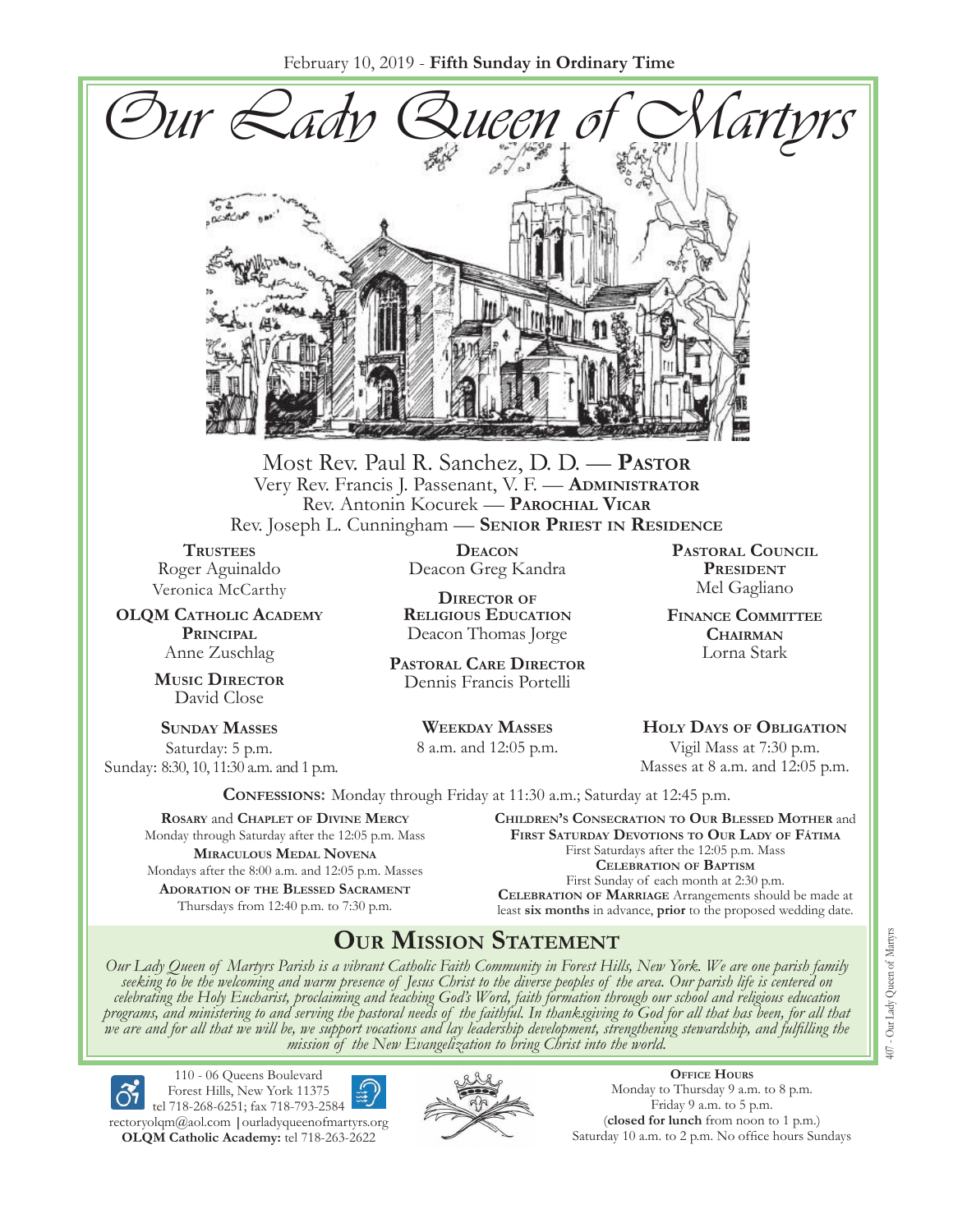#### **Our Lady Queen of Martyrs** - Forest Hills, New York

## **Masses for the Week**

*Saturday, February 9* **8 a.m.** Loyalda Castanar **12:05 p.m***.* Fabiola Cortez **5 p.m***.* Joseph DeFeo

*Sunday, February 10* **10 a.m. Family Mass celebrated for the parishioners of Our Lady Queen of Martyrs** *Children's Liturgy of the Word* 

*Monday, February 11* **World Day of the Sick ~ Our Lady of Lourdes 8 a.m.** In Thanksgiving to Our Lady of Lourdes **12:05 p.m.** Stella Natsue Yamada-Wu

> *Tuesday, February 12* **8 a.m.** Brenda Gibbs **12:05 p.m***.* Stella Natsue Yamada-Wu

> > *Wednesday, February 13* **8 a.m.** Anthony Corso **12:05 p.m***.* Hubert Etheart

*Thursday, February 14* **Saints Cyril and Methodius 8 a.m.** Joseph and Tillie Busto **12:05 p.m***.* Vivian Franzitta

*Friday, February 15* **8 a.m.** Angela Mauro **12:05 p.m***.* Patrick J. Flannery

*Saturday, February 16* **8 a.m.** Elias Zapata Nieto **12:05 p.m***.* James Cummings **5 p.m***.* Jean Henry

## **Remember Our Sick**

Blanche Aeppli, Mark Bradley, Luis Fernando Cardenas, Augustine Cisneros, Dr. Robert Cospito, Irene Cucurella, Tracy Cuva, Norman Doucette, Baby Luka Dudashvili, Lidia Flores, Anne Gorin, Alice Fromer, Gaye Fruscione, Alex Guttierez, Ann Harding, Sean Harrison, Robert Heyer, Henry Johnson, Lynne Keeley, Liz Maryon, Veronica Nissan, Richard O'Keeffe, Grace Plank, Maureen Piatt, Veronica Pulanski, Nora Radocea, Kathy Semble, Gail Whelan, Brittany Zaita—**and all parishioners currently in nursing homes, hospitals or confined to their homes**

**About Our Sick List:** Because of space constraints we must periodically update our sick list. Names will be removed after three (3) months, unless our office is notified. Thank you for understanding.

## **Main Events of the Week**

*Sunday, February 10* **World Marriage Day**

*Tuesday, February 12* **7:30 p.m.,** *choir loft:* **Choir Rehearsal**

*Wednesday, February 13*

**10:15 a.m.,** *nursing home:* **Fairview Nursing Home Mass After the 12:05 p.m. Mass***, church:* **St. Pio Prayer Group**

#### **Religious Education**

**3:45**–**5 p.m.,** *levels 1, 2, 3 and 4 class* **7**–**8:15 p.m.,** *levels 5, 6, Confirmation, FFO  I*

*Thursday, February 14* **After 12:05 p.m. Mass,** *church:* **Benediction** *(Evening devotions resume in March)*

*Friday, February 15* **6:30**–**9 p.m.,** *McLaughlin Hall:* **Martyrs Active Youth Organization Dodgeball Night**

**7:30 p.m.,** *rectory (enter through glass door off 72nd Road):*  **Charismatic Prayer Group meeting**

*Saturday, February 16* **1:30 p.m.,** *rectory:* **Single Adults Group meeting**

*Rectory = main meeting room (lower level)*

The **Wine and Hosts** are offered in loving memory of **Daniel T. McCarthy** *—requested by Veronica McCarthy*

## **Remember Our Deceased**

Grace Aumuller Santa Dibiase Ronald Robinson

Robert Routh Vincent J. Schwarz Rev. Msgr. Rocco D. Villani

#### **We pray for the men and women of our Armed Forces serving in the U.S. and abroad**

Eric Böhm, Sergio Borrero, Thaddeus Buenaventura, Ricardo Cantillo, Bobby DiTroia, Armando Fellin, Andrew Gonzalez, A. Jay James, William (Will) Klos, Michael Le Floch, Louis Mannino, Jean-Marc Moïse, Brian Quinn, Justin Pabse, Adam Rearick, Rodney Ross, McNeely Royal, Victoria Tissler-Bacca, Charles Torres, Gonzalo Vallecillos, Jose J. Vaz, Mollie Rae Whitley, William Youssef, Phillip Whitley, Jeff Zabala. **Please pray for all who risk their lives for our safety, including police, fire, corrections and military personnel.**

407 - Our Lady Queen of Martyrs 407 - Our Lady Queen of Martyrs

WELCOME! If a disability makes it difficult for you to fully participate at Mass or other activities of the parish, please email our **Parish Advocate for Persons with Disabilities**, Karen Mongiello, at [disabilities.olqm@gmail.com,](mailto:disabilities.olqm@gmail.com) to make your special needs known.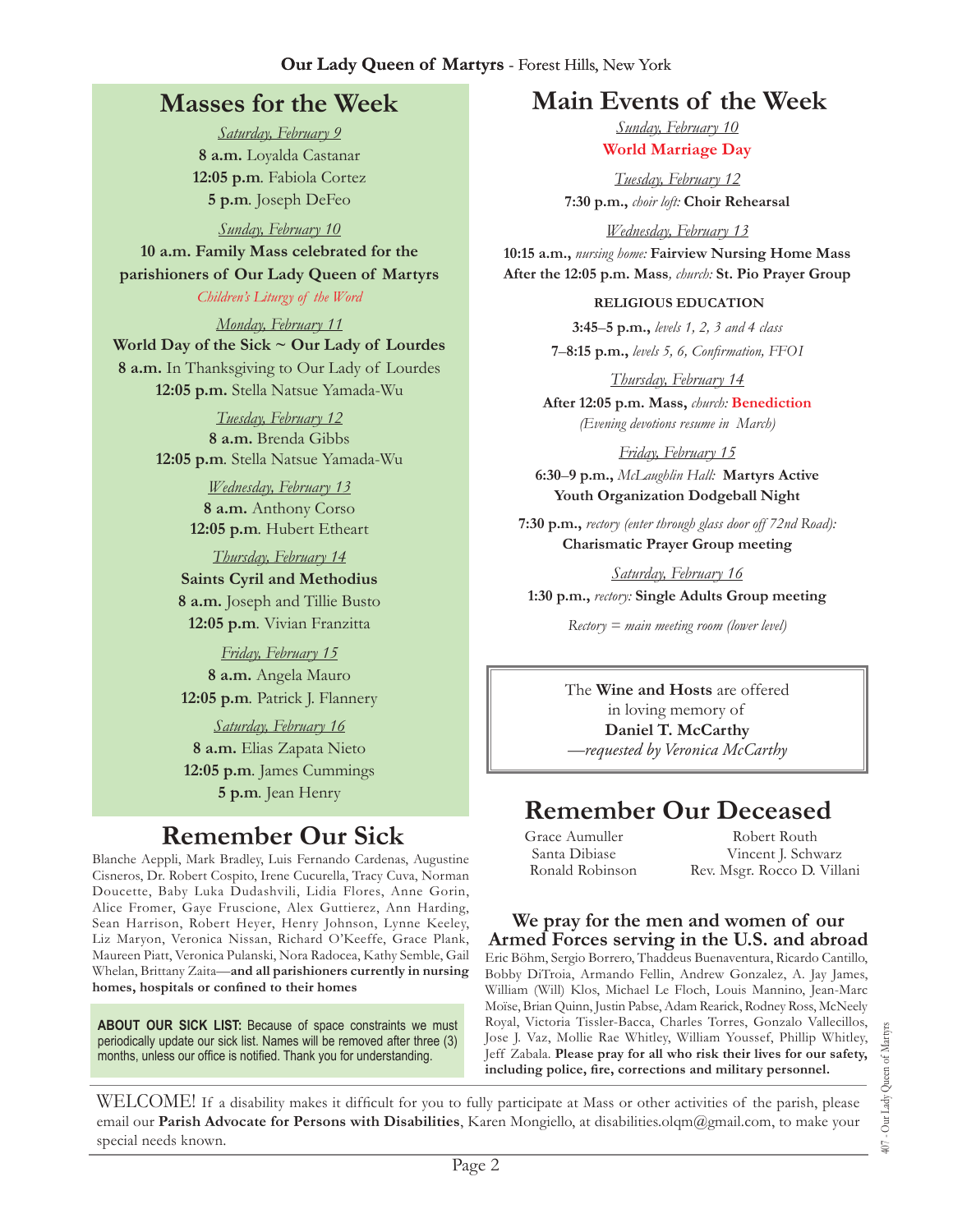#### February 10, 2019 - **Fifth Sunday in Ordinary Time**

## **Sunday Mass Assignments Order of Mass**

**Saturday, February 9** *5 p.m.* 

 *Celebrant:* Father Antonin *Lectors:* Denise Bertolotti, Helen Errera *Leader of Song:* Jennifer Gliere *EMHCs:* Sandy Singh, Joseph Pollini, Yorke Mizelle

#### **Sunday, February 10**

*8:30 a.m.* 

*Celebrant:* Bishop Sanchez *Lectors:* Alejandro Caycedo, Aldison Andrade *Leader of Song:* Joe Annese *EMHCs:* Grace Sommero, Roger Aguinaldo, Pat Abes

#### *10 a.m.*

*Celebrant:* Father Cunningham *Lectors:* Chris Wellbrock, Judith Balasubramaniam

*Leader of Song:* Joe Annese *Children's Liturgy of the Word:* Emer Herity

*EMHCs:* Frank Schaefer, Lilia Penagos, Gerald Abes

#### *11:30 a.m.*

*Celebrant:* Father Bruno

*Lectors:* Yasmin Ammirati-Weber, Gregory Stein *Leader of Song:* Paula Rocheleau Hernández *EMHCs:* Jacqueline Lakah, Jonathan Rodriguez, Angela Damone

#### *1 p.m.*

*Celebrant:* Father Bruno *Lectors:* Joanie Molina, Dorothea Brady *Leader of Song:* Cheryl Manrique

*EMHCs:* Beth Barretto, Maria de Jesus Aguirre, Al Smith

*Members of the Altar Server Society at all Sunday Masses*

**Thank you to all those who serve as ushers**

**Fifth Sunday in Ordinary Time** *Cycle C—11:30 a.m. Choir Mass*

**Entrance** *Missal #731—*"Alleluia! Sing to Jesus"

**Mass Parts:** Mass of Creation (*Haugen)*

**First Reading** *Missal pg. 69—*Isaiah 6:1-2a, 3-8

**Responsorial Psalm**—Missal pg. 69

**Second Reading** *Missal pg. 70—*1 Corinthians 15:1-11

**Gospel** *Missal pgs. 70-71—*Luke 5:1-11

**Homily**

**Offertory**

"With a Voice of Singing"*(M. Shaw)—Choir Missal #383—*"The Summons"

**Communion** "Ave Verum" *(C. Saint-Saëns)—Choir* Organ Meditation *Missal #503—*"Lord, You Have Come"

**Closing Hymn** *Missal #167*—"Alleluia! Alleluia"

## **Second Collections**

›› Today's second collection is for our Pastoral Care ministry. ›› Sunday, February 17, the second collection will be for snow removal.

›› Please use the blue envelope at any time to contribute to the Parish Endowment Fund or, at our Parish Giving portal, select Blue Envelope from the pull-down menu. More at ourladyqueenofmartyrs.org/blue-envelope.

# **Listening Session on the Sexual Abuse Crisis**  Tuesday, February 19 at 7 p.m. (McLaughlin Hall)

Please join us in the Our Lady Queen of Martyrs auditorium for a listening session concerning the sexual abuse crisis in the Church. The session will give us an opportunity to discuss this issue, hear what the Church has done and is doing for survivors of sexual abuse, and learn about the Church's efforts to keep our children and youth safe. Two representatives from the Diocese of Brooklyn will join us to help: Jasmine Salazar, LMSW, Assistance Coordinator for Victims Ministry, and Mary Ellen Quinn, Coordinator of the Office of Safe Environment. A survivor of sexual abuse will also be present at this meeting.

Please enter the auditorium by the parking lot doors. Please access the parking on 72nd Road.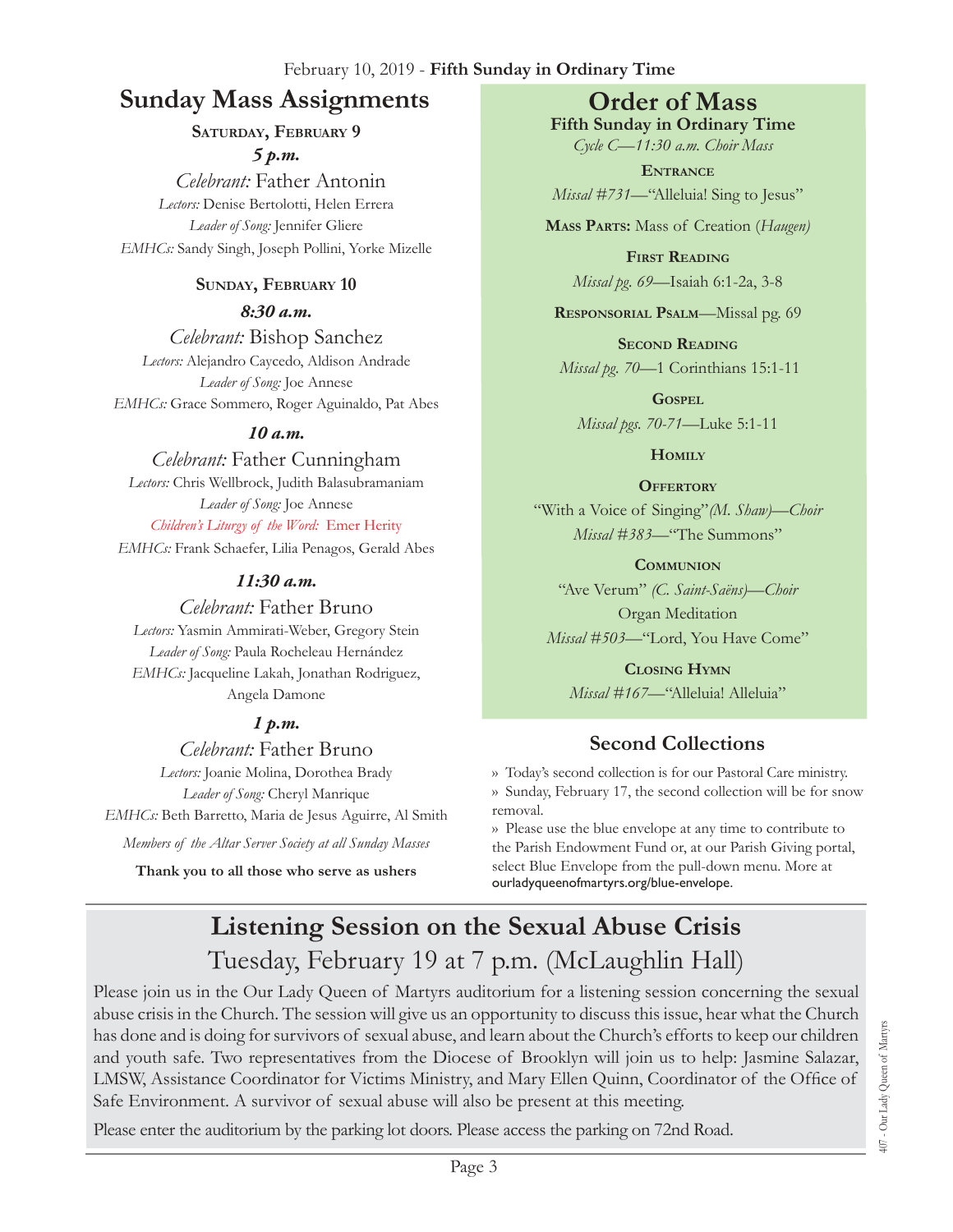## **A Further Word on the Albany Legislation**

#### *by Bishop Sanchez*

I invite you to read two articles concerning the newly passed Reproductive Health Care Act. Let us pray for the governor and for all those affected by the evil of abortion.

- **• Let's Not Judge, Let's Pray for Governor Cuomo** by Bishop DiMarzio in *The Tablet* (posted January 30 at <https://thetablet.org/category/editorials>).
- **• Explainer: What New York's New Abortion Law Does and Doesn't Do**, appearing in *America* magazine and available to read online at <www.americamagazine.org/rha>2019.

#### **Express Your Views on Abortion Expansion**

To register your objection to the State Legislature on the passage of this law, visit the Catholic Action Network at **<www.NYSCatholic.org>**. They have composed a message that you can edit to add your own personal sentiments to send to your state senator and assembly member, based on their vote. It is critically important to make your voice heard at this time.

#### **Events for Thought & Culture at the Sheen Center**

At the back of the church you can find brochures for the Winter/Spring 2019 season at The Archbishop Fulton J. Sheen Center for Thought & Culture. This performing arts space at 18 Bleecker Street, Manhattan, offers events in theater, music, talk, and film. Use the special discount code ARCH and get 20% off selected tickets. Box office: 212-925-2812. [www.SheenCenter.org.](www.SheenCenter.org)

#### **Financial Aid for Catholic Elementary Students**

It's time to apply or reapply for possible financial aid if your child is enrolled. Applications for the 2019-2020 school year are now open. Deadlines: **March 29 for returning families** and **April 29 for new families**. Head to <www.FuturesinEducation.org>for more information. From the main menu click Scholarships and then Apply. Questions? Call 718-965-7340 or email [Scholarships@FuturesinEducation.org.](mailto:Scholarships@FuturesinEducation.org)

## **Recently Baptized at Our Lady Queen of Martyrs**

**Tala Camilla Bustos Aranda** daughter of Pamela and Charles Aranda

**Everest Jacob Campbell** son of Jessica and Everest Campbell Jr.

**James Victor Mercado** son of Josephine and Victor Mercado

**Thomas Katebian Regi** son of Elmira and Rodrigo Regi

*Congratulations to the children, their parents and godparents!*

#### **40 Years of Priesthood**

**Fr. Passenant** will celebrate the 40th anniversary of his ordination on **Sunday, February 24 at the 1 p.m. Mass.**  Everyone is welcome to join us after Mass in McLaughlin Hall for light refreshments and to personally greet and congratulate him. Please plan to attend!

#### **Single Adults Group News**

Come in from the cold and join us for our next monthly meeting this **Saturday, February 16** at **1:30 p.m.** in the rectory basement meeting room. We will discuss upcoming events, including Lenten activities and another Game Day. Newcomers are always welcome. Please call the hotline at **718-361-3201** if you have any questions.

#### **Bereavement Support Is Available**

Our parish support group is a place to find help and healing for the hurt of losing a loved one. Meetings are always **Monday evenings, 7**–**9 p.m.** in the rectory. Meetings are scheduled **March 4 & 18, April 1 & 15, May 6 & 20, June 3 & 17.** If you are interested in attending, please call ahead in case of late-minute changes. Contact the rectory (718-268-6251) or email the group's facilitator, Commissioned Lay Pastoral Leader Yorke Mizelle, at [ymizelle@nyc.rr.com.](mailto:ymizelle@nyc.rr.com)



**OLQM Catholic Academy Registration (Nursery to Grade 7) March 5th from 6:30 p.m. to 7:30 p.m. ● March 6th from 8:30 a.m. to 9:30 a.m. More information at [olqmca.org/admissions](https://olqmca.org/admissions/)**

407-Our Lady Queen of Martyrs 407-Our Lady Queen of Martyrs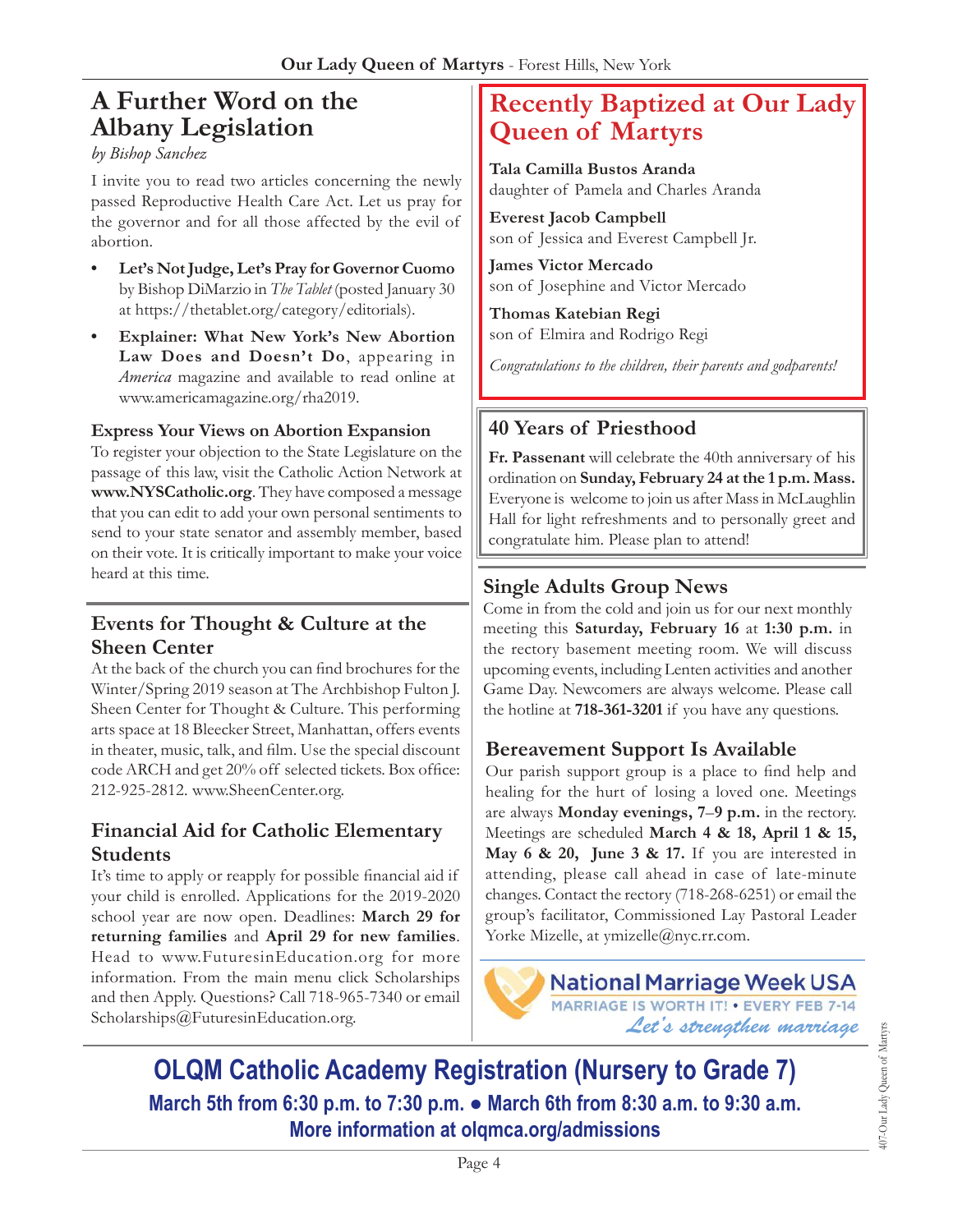

# *In Our 8th Year!*

Did you get your mailing?

We sent you sweepstakes tickets for the 8th Annual OLQM Taste of the World Food Festival, scheduled for **Sunday, March 10 at 2:30 p.m. in McLaughlin Hall**. There are three great prizes: \$1,500 cash, a \$350 Jet Blue card, and \$200 cash. There is also an opportunity to be a "Spring Sponsor."

Starting February 17th week, you will be able to purchase admission tickets to the event for \$25 (price will be \$30 at the door), and both admission and sweepstakes tickets will be available after all the Masses.

If you would like to volunteer for the committee, please contact Denise De Maria at 718-361-3201.

> *List of participating restaurants coming soon!*

#### **Weekly Collections**

#### **February 3**<br>1,085.00 Candle Offerings 1st Collection 10,323.00 2nd Collection *(winter fuel)* 3,317.00 Online Parish Giving 1,136.00 Mail In 225.00 TOTAL 16,086.00 Weekly Income Needs\* 21,250.00 Surplus/(Deficit) (5,164.00)

\* Amount needed weekly to meet church expenses. Figures are unaudited.

Please remember the Roman Catholic Church of Our Lady Queen of Martyrs in your will and estate planning. Contact Bishop Sanchez or Father Passenant at 718-268-6251.

## All Parishioners Invited **Parish Lenten Mission March 17–21 (Sun–Thur)**

Conducted by the Montfort Missionaries Preaching Team

The Mission is a spiritual week of renewal and reflection. It is not an individual's retreat or a series of talks. It is a communal prayer experience with our whole faith community praying together, to listen more attentively to God's word and His call to each one of us. **Fr. Gerry Fitzsimmons, SMM**, of the Montfort Missionaries will guide us in spoken prayer and sung prayer, with the OLQM Choir performing a program incorporated into the mission teachings.

**Mission Times:** Fr. Fitzsimmons will preach at each Sunday Mass on March 17. Prayer cards will be given out to every family. During the week, the morning Mission Mass will be at **12:05 p.m.**; the evening mission hour will be at **7:30 p.m.** We hope everyone will participate as fully as you can. Come one day, all days, or twice during one day!

#### **Mission Themes:**

Monday: God's overwhelming love for us Tuesday: God's plan for our happiness Wednesday: God's forgiveness (a celebration of reconciliation)

Thursday: Eucharistic celebration and renewal of baptismal vows

**By Email** Rectory Office: **rectoryolqm@aol.com** Pastor's Office: pastorolqm@aol.com Administrator's Office: admn.olqm@yahoo.com Bulletin Subjects: olqmcomm@aol.com OLQM Catholic Academy info@olqmca.org Pastoral Care Office: dfport@gmail.com Religious Education Office: olqmreled@gmail.com Deacon Greg Kandra: dcngreg@gmail.com Disabilities Advocate [disabilities.olqm@gmail.com](mailto:disabilities.olqm@gmail.com)

## **Contact Us**

**By Telephone** Rectory Office: **718-268-6251 Emergency** (last rites) 718-810-9788 (*after office hours)*

OLQM Catholic Academy: 718-263-2622

Religious Education Office: 718-263-0907

OLQM Charity Outreach: 718-268-6251, ext. 43

#### **Online**

www.ourladyqueenofmartyrs.org @OLQMChurch on Facebook, Twitter and Instagram OLQM Catholic Academy: www.olqmca.org

107-Our Lady Queen of Martyrs 407-Our Lady Queen of Martyrs